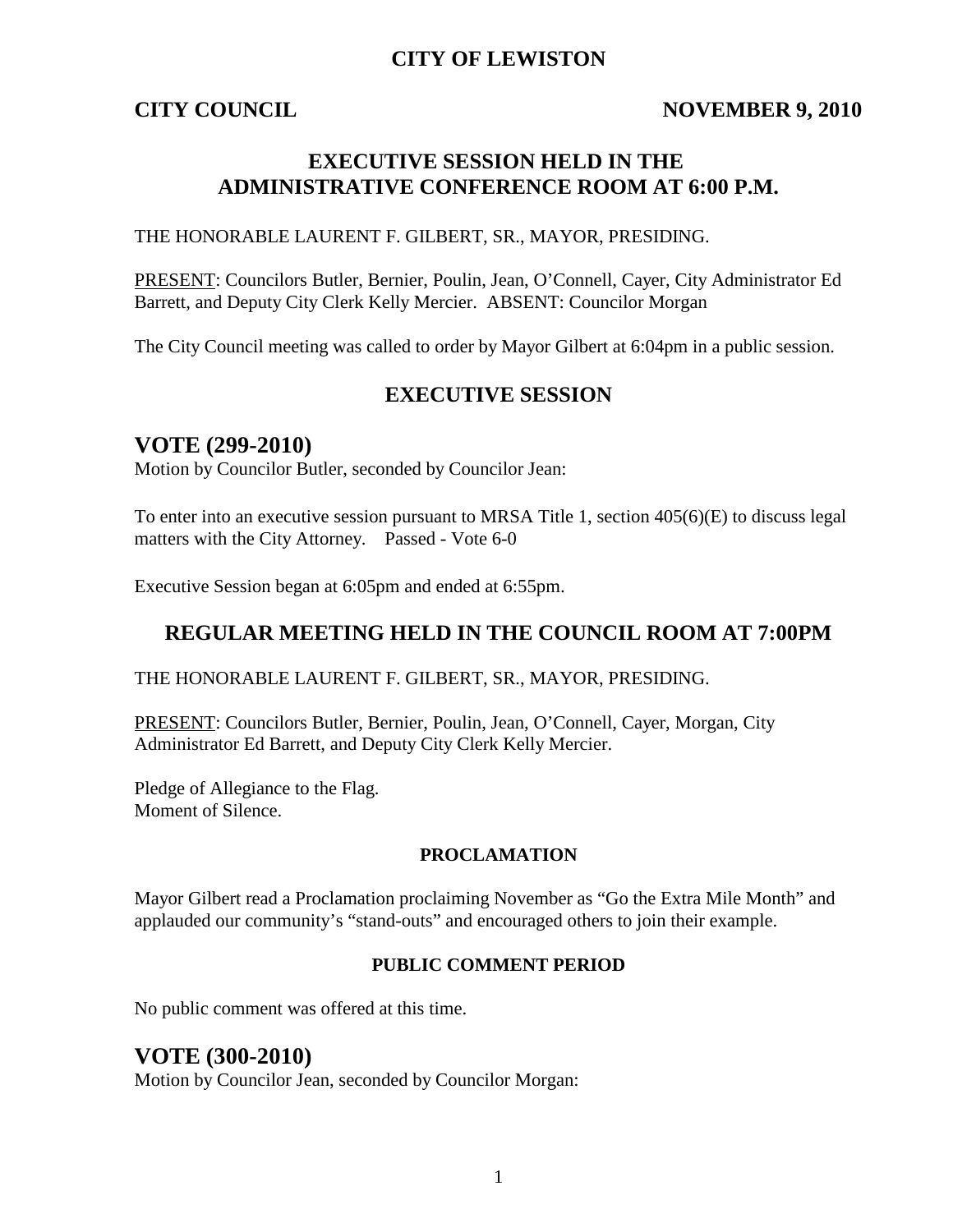To dispense with the reading of the minutes of the October 19 and October 26, 2010, meetings and to accept and place them on file as prepared by the City Clerk. Passed - Vote 7-0

### **RESOLVE - AUTHORIZING PAYMENT OF SEWER BACK-UP CLAIMS**

## **VOTE (301-2010)**

Motion by Councilor Jean, seconded by Councilor Morgan:

To approve the Resolve Authorizing Payment of Sewer Back-up Claims:

WHEREAS, the City received a number of claims for damages relating to sewer back-ups in the Bardwell, White, and Newman Street areas resulting from storm events that occurred between July 2, 2009 and July 1, 2010; and

WHEREAS, while the City is not legally liable for these claims, the City Council approved a Sewer Claims Appeal Process on March 2, 2010 in view of the extraordinary circumstances surrounding these storms and claims; and

WHEREAS, a number of claimants have met the applicant eligibility criteria set forth in the policy including denial of the claim by both the City's and applicant's insurers; and

WHEREAS, the claims have been evaluated by a claims adjuster who has verified actual damages to real property and estimated the actual cash value of damage to personal property, including depreciation; and

WHEREAS, the adopted policy limits the maximum award to eligible applicants to \$15,000; and

WHEREAS, authorizing these payments shall not be deemed an admission of liability on the part of the City;

Now, therefore, Be it Resolved by the City Council of the City of Lewiston that**:**

The following payments are authorized to the listed claimants in Settlement of the Sewer Backup Claims of Claimant, which payments shall be made pursuant to a settlement agreement in form and substance satisfactory to the City Attorney and provided, however, that authorizing the payment and offer and entering into any settlement agreement shall not be deemed (i) an admission of liability, which the City specifically denies, for these particular claims and/or for any other claims against the City, (ii) a policy or practice with regard to sewer claims; and (iii) not be admissible in any subsequent court proceeding as such authorization and offer is for settlement purposes only of a doubtful claim.

| <b>Claimant</b>                                   | <b>Authorized Payment</b> |
|---------------------------------------------------|---------------------------|
| Charles Bournakel<br>Gabriel and Kathleen Giguere | 15,000.00<br>8.592.04     |
| Mike Reidy and Odelle Bowman                      | 4.567.97                  |

Passed -Vote 7-0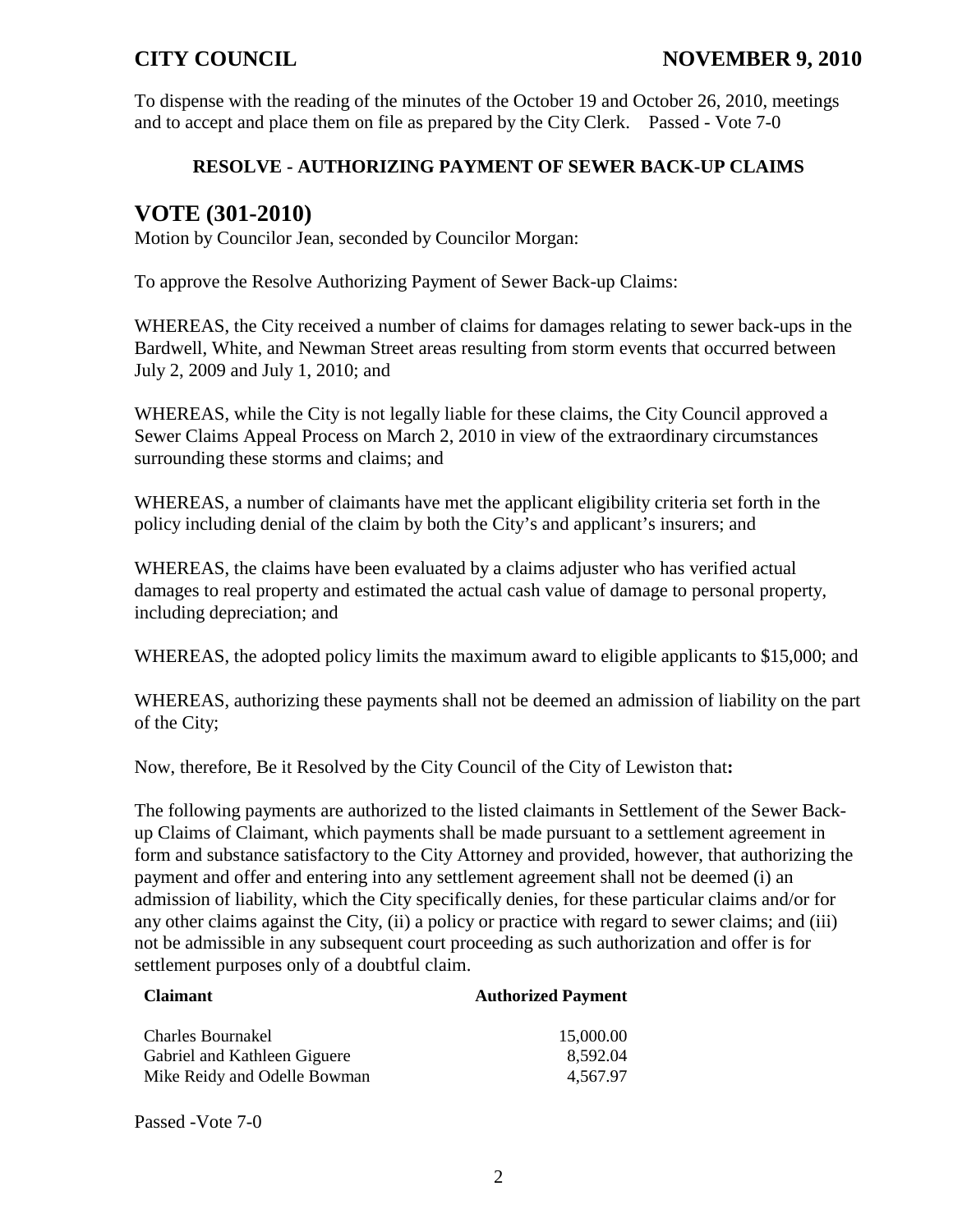### **RESOLVE - RESCINDING THE SEWER CLAIMS APPEAL PROCESS FOR THE WHITE-BARDWELL-NEWMAN NEIGHBORHOOD PROPERTY OWNERS**

## **VOTE (302-2010)**

Motion by Councilor Jean, seconded by Councilor Morgan:

To approve the Resolve Rescinding Sewer Claims Appeal Process for White-Bardwell-Newman Neighborhood Property Owners:

Whereas, the City Council adopted a sewer claims appeal process for the White-Bardwell-Newman neighborhood in March 2010 in response to various losses suffered by property owners as a result of sewer backups associated with severe storms occurring between July 2,2009 and July 1, 2010; and

Whereas, claims have been submitted by a number of property owners under the terms and conditions of this policy and have either been adjusted or are in the process of adjustment; and

Whereas, sufficient time has elapsed to allow individuals interested in utilizing this policy to contact the city and engage in this process; and

Whereas, it is the desire of the City Council to bring this process to a close;

Now, therefore, be It Resolved by the City Council of the City of Lewiston that

With the exception of those claims received by the City prior to October 30, 2010 which shall continue to be processed under this policy, the sewer claims appeal process for While-Bardwell-Newman neighborhood property owners is hereby rescinded and shall no longer be in effect.

Passed - Vote 7-0

#### **AUTHORIZATION TO ACCEPT TRANSFER OF FORFEITURE FUNDS**

## **VOTE (303-2010)**

Motion by Councilor Jean, seconded by Councilor Morgan:

That pursuant to Title 15, Maine Revised Statutes Annotated, Section 5824(3) and Section 5822(4)(A), the City Council hereby acknowledges and approves of:

| <b>Andrew Smith</b> | CE-10-0026   |               | 10-DEA-532645 10% of \$6,855 less adm fee              |
|---------------------|--------------|---------------|--------------------------------------------------------|
|                     |              |               | 7% of the proceeds from the sale of a 1994 Harley      |
| Samuel Morrill      | 245DBS100298 | 09-FBI-006602 | Davidson MC less adm fee                               |
|                     |              |               | 7% of the proceeds from the sale of a 1994 Harley      |
| Samuel Morrill      | 245DBS100298 | 09-FBI-006529 | Davidson MC less adm fee                               |
|                     |              |               | 7% of the proceeds from the sale of a1973 Ford Mustang |
| Samuel Morrill      | 245DBS100298 | 09-FBI-006543 | Convertible less adm fee                               |
| Samuel Morrill      | 245DBS100298 | 09-FBI-006844 | 7% of 18,468 less adm fee                              |
|                     |              |               | 7% of the proceeds from the sale of a 1969 Pontiac     |
| Jennifer Lewis      | 245DBS100298 | 09-FBI-006556 | Lemans less adm fee                                    |
|                     |              |               | 7% of the proceeds from the sale of 9 One Ounce Gold   |
| Jennifer Lewis      | 245DBS100298 | 09-FBI-006599 | Coins less adm fee                                     |
|                     |              |               |                                                        |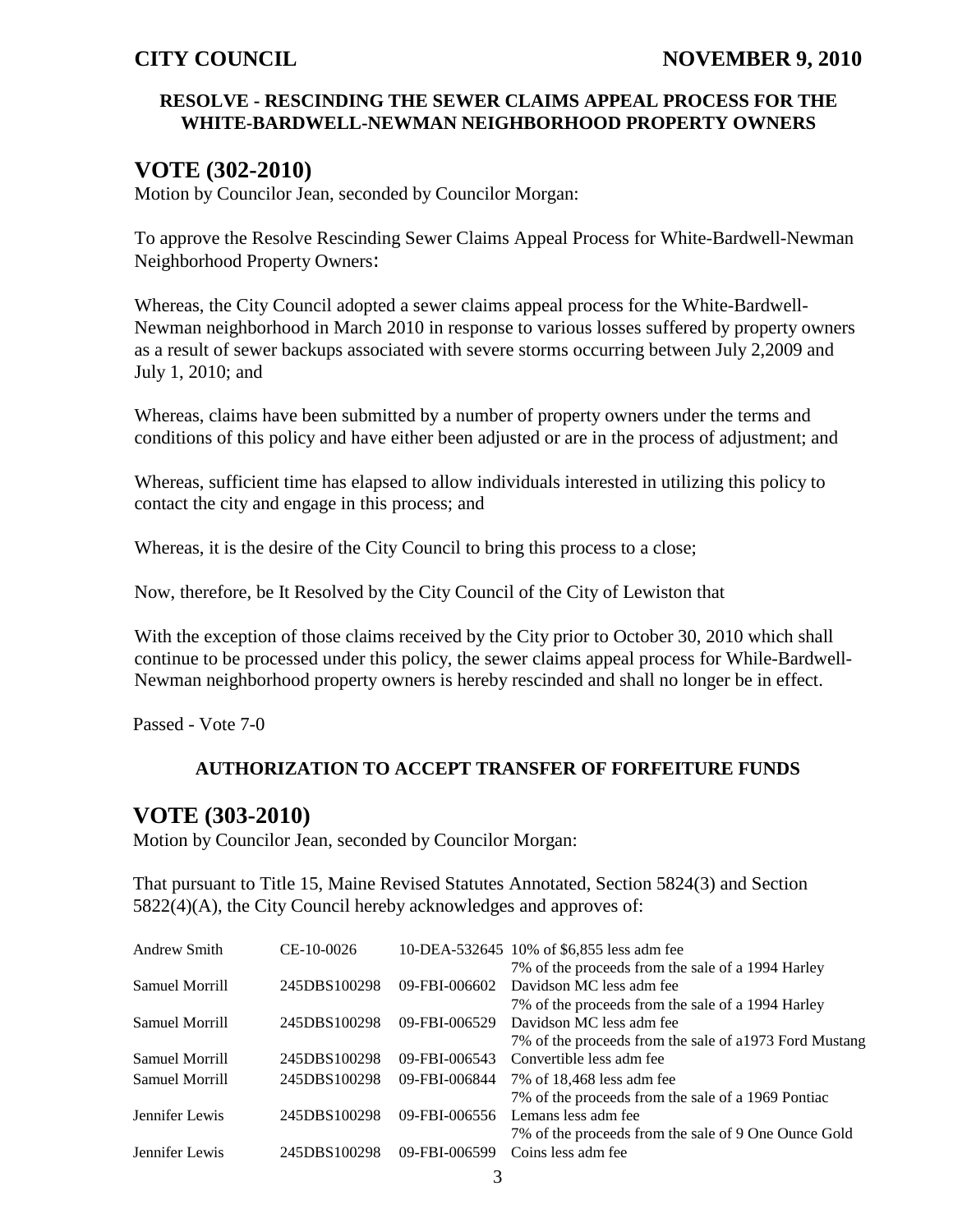## **CITY COUNCIL NOVEMBER 9, 2010**

| Dennis Taylor             | 245DBS100298 |               | 09-FBI-006469 7% of \$5,566 less adm fee              |
|---------------------------|--------------|---------------|-------------------------------------------------------|
| Ronald Waterman           | 245DBS100298 | 09-FBI-006423 | 7% of \$11,515 less adm fee                           |
| Erin Charlett (Seth       |              |               |                                                       |
| Pruzansky)                | CE-09-0012   |               | 10-DEA-537989 15% of \$147,500 less adm fee           |
|                           |              |               | 16% of the proceeds from the sale of a 2005 Ford F150 |
| Seth Pruzansky            | CE-09-0012   |               | 10-DEA-538058 King Ranch Pick Up less adm fee         |
|                           |              |               | 15% of the proceeds form the sale of a 2007 GMC       |
| <b>Chester Beauchesne</b> | $CE-09-0012$ |               | 11-DEA-538714 Yukon Denali less adm fee               |
| Joseph Dunn               | CE-10-0044   |               | 10-DEA-538502 16% of \$31,000 less adm fee            |

Being funds forfeited pursuant to court process. It is further acknowledged that these funds shall be credited to the 'City of Lewiston Drug Enforcement Program', funds to be deposited in Account No. 590-3514050.

Passed - Vote 7-0

### **PUBLIC HEARING ON A NEW LIQUOR LICENSE APPLICATION FOR BAXTER BREWING CO., 130 MILL STREET**

Mayor Gilbert opened the hearing to receive citizen input and comment. No members of the public spoke for or against this item. Mayor Gilbert then closed the hearing.

## **VOTE (304-2010)**

Motion by Councilor Butler, seconded by Councilor Jean:

To authorize the City Clerk's Office to approve a new liquor license application for Baxter Brewing Co., 130 Mill Street. Passed - Vote 7-0

### **PUBLIC HEARING ON A RENEWAL APPLICATION FOR A SPECIAL AMUSEMENT PERMIT FOR LIVE ENTERTAINMENT FOR FISH BONES AMERICAN GRILL, 70 LINCOLN STREET**

Mayor Gilbert opened the hearing to receive citizen input and comment. No members of the public spoke for or against this item. Mayor Gilbert then closed the hearing.

## **VOTE (305-2010)**

Motion by Councilor Jean, seconded by Councilor Cayer:

To grant a Special Amusement Permit for Live Entertainment to the Fish Bones American Grill, 70 Lincoln Street. Passed -Vote 7-0

### **PUBLIC HEARING ON THE RENEWAL APPLICATION FOR A SPECIAL AMUSEMENT PERMIT FOR LIVE ENTERTAINMENT FOR THE RAMADA CONFERENCE CENTER, 490 PLEASANT STREET**

Mayor Gilbert opened the hearing to receive citizen input and comment. No members of the public spoke for or against this item. Mayor Gilbert then closed the hearing.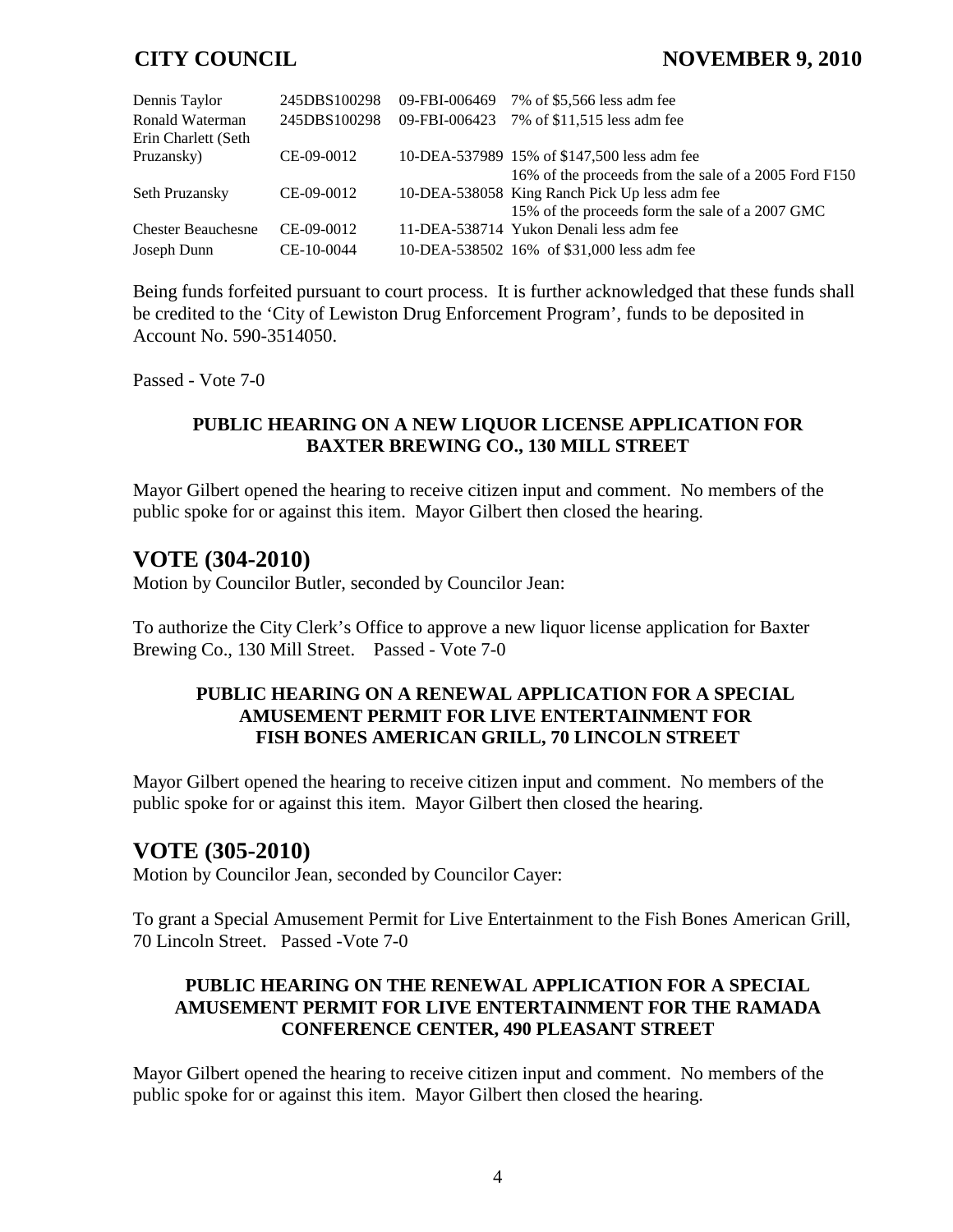# **VOTE (306-2010)**

Motion by Councilor Jean, seconded by Councilor Poulin :

To grant a Special Amusement Permit for Live Entertainment to the Ramada Conference Center, 490 Pleasant Street. Passed - Vote 7-0

### **PUBLIC HEARING FOR APPROVAL OF AN OUTDOOR MUSIC CONCERT AT DUFRESNE PLAZA IN CONJUNCTION WITH THE TWIN CITIES HOLIDAY CELEBRATION**

Mayor Gilbert opened the hearing to receive citizen input and comment. No members of the public spoke for or against this item. Mayor Gilbert then closed the hearing.

## **VOTE (307-2010)**

Motion by Councilor Butler, seconded by Councilor Jean:

To conduct a public hearing on an application for an outdoor music concert to be held at Dufresne Plaza on November 29, 2010 at 6:00pm, and to authorize a permit for an Outdoor Entertainment Event, as required by the City Code of Ordinances, Chapter 10, Article 1, Section 10-3, to the Downtown Holiday Celebration Committee for an outdoor music concert, contingent upon positive recommendations from the Police Department, Fire Department, Code/Land Use Officer and Code/Health Officer regarding compliance with all regulations, and compliance with all City ordinances. Passed - Vote 7-0

### **PUBLIC HEARING ON BOND ISSUE RESOLUTIONS FOR THE LEWISTON MIDDLE SCHOOL BOILER PROJECT AND THE MONTELLO ELEMENTARY SCHOOL BOILER/INDOOR AIR QUALITY PROJECT**

Mayor Gilbert opened the hearing to receive citizen input and comment. No members of the public spoke for or against this item. Mayor Gilbert then closed the hearing.

## **VOTE (308-2010)**

Motion by Councilor Poulin, seconded by Councilor Cayer:

To approve the Bond Issue Resolutions for the Lewiston Middle School Boiler Project and the Montello Elementary School Boiler/Indoor Air Project:

Be It Ordered that the Bond Resolution of the Municipal Officers of the City of Lewiston, Maine, regarding the authorization to issue bonds in the amount of \$459,271 for the Lewiston Middle School Boiler Project and authorizing and approving the bond documents, be adopted:

ORDERED: That \$459,271 be appropriated to finance capital improvements at Lewiston Middle School;

FURTHER ORDERED, that to meet this appropriation the Mayor and the City Treasurer are authorized to issue bonds in the amount of \$459,271 (the "Bonds"); that such bonds may be issued as Qualified School Construction Bonds as may be determined by the Finance Director;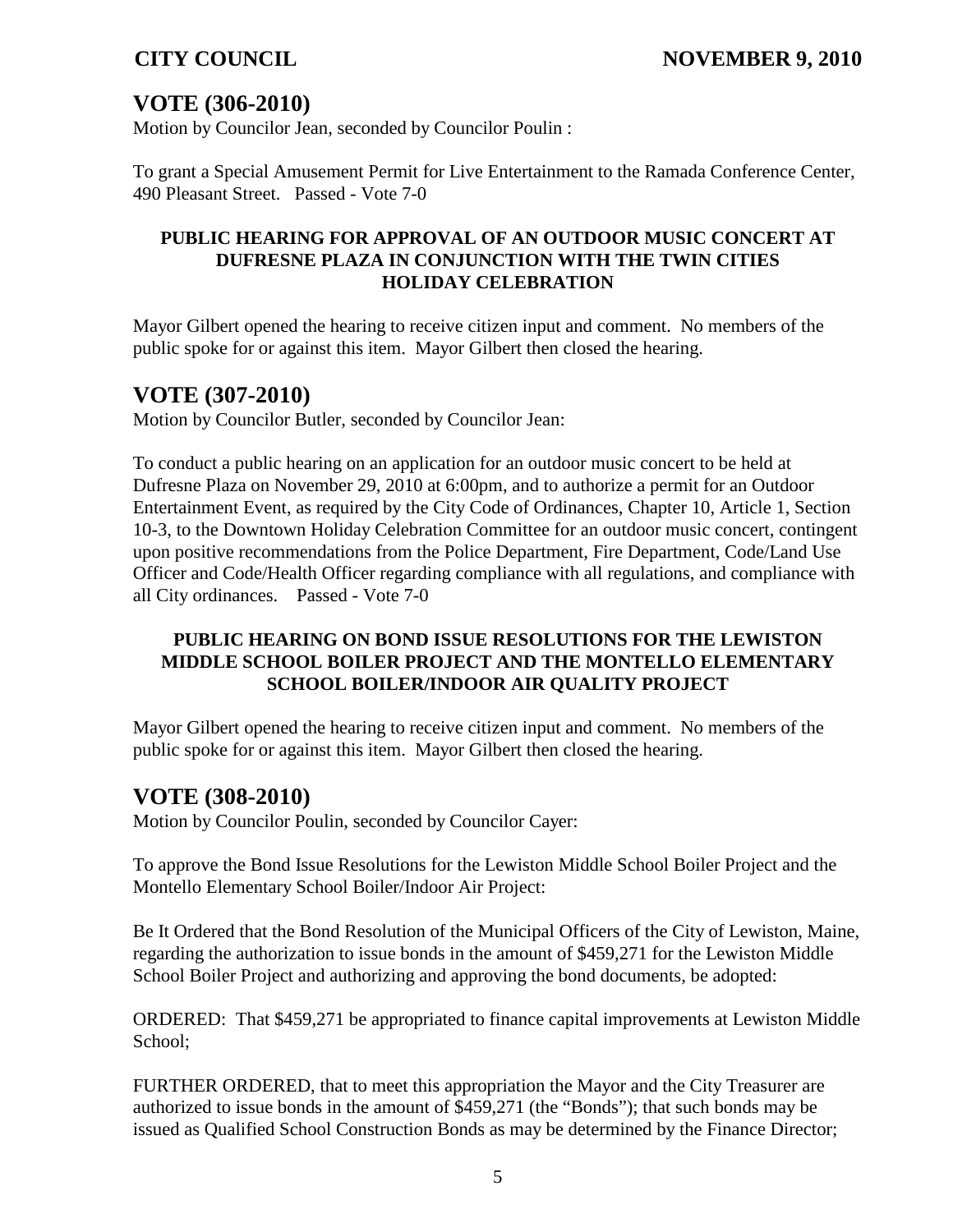FURTHER ORDERED, that the City Council instruct the Finance Director to advertise for bids for the purchase or the private placement of any portion of the Bonds or to negotiate the sale of any portion of the Bonds with any qualified purchaser; to award the loan; and to employ Edwards Angell Palmer & Dodge LLP to furnish the legal opinion for the same;

FURTHER ORDERED, that the date, maturities, denominations, interest rate or rates, place or places of payment, form or other details of the Bonds and the provisions for the sale thereof, including whether such Bonds shall be sold with a premium or at a discount, shall be determined by the Finance Director;

FURTHER ORDERED, that the Bonds issued hereunder may be subject to call for redemption on such terms as may be determined by the Finance Director;

FURTHER ORDERED, that the Finance Director is authorized to execute the Declaration of Official Intent in connection with the issuance of any Qualified School Construction Bonds to be used for the Lewiston Middle School project;

FURTHER ORDERED, that one or more sinking fund accounts shall be established, the annual installments into which shall be in an amount equal to the payment of the Bonds at maturity and shall be pledged solely for the payment of such Bonds; and

FURTHER ORDERED, that the Bonds shall be signed by the City Treasurer and Mayor; and

FURTHER ORDERED, that the Finance Director is authorized to execute the Declaration of Official Intent in connection with the issuance of any Qualified School Construction Bonds or other bonds to be used for the Middle School Boiler project.

### AND;

Be It Ordered that the Bond Resolution of the Municipal Officers of the City of Lewiston, Maine, regarding the authorization to issue bonds in the amount of \$1,155,457 for the Montello Elementary School Boiler/Indoor Air Project, and to raise an additional \$928,908 for said Project through the Maine Municipal Bond Bank and the Revolving Renovation Fund Program, and authorizing and approving the bond documents, be adopted:

ORDERED: That \$2,084,365 be appropriated to finance capital improvements at Montello Elementary School;

FURTHER ORDERED, that to meet this appropriation the Mayor and the City Treasurer are authorized to issue bonds in the amount of \$1,155,457 (the "Bonds"); that such bonds may be issued Qualified School Construction Bonds as may be determined by the Finance Director;

FURTHER ORDERED, that the City Council instruct the Finance Director to advertise for bids for the purchase or the private placement of any portion of the Bonds or to negotiate the sale of any portion of the Bonds with any qualified purchaser; to award the loan; and to employ Edwards Angell Palmer & Dodge LLP to furnish the legal opinion for the same;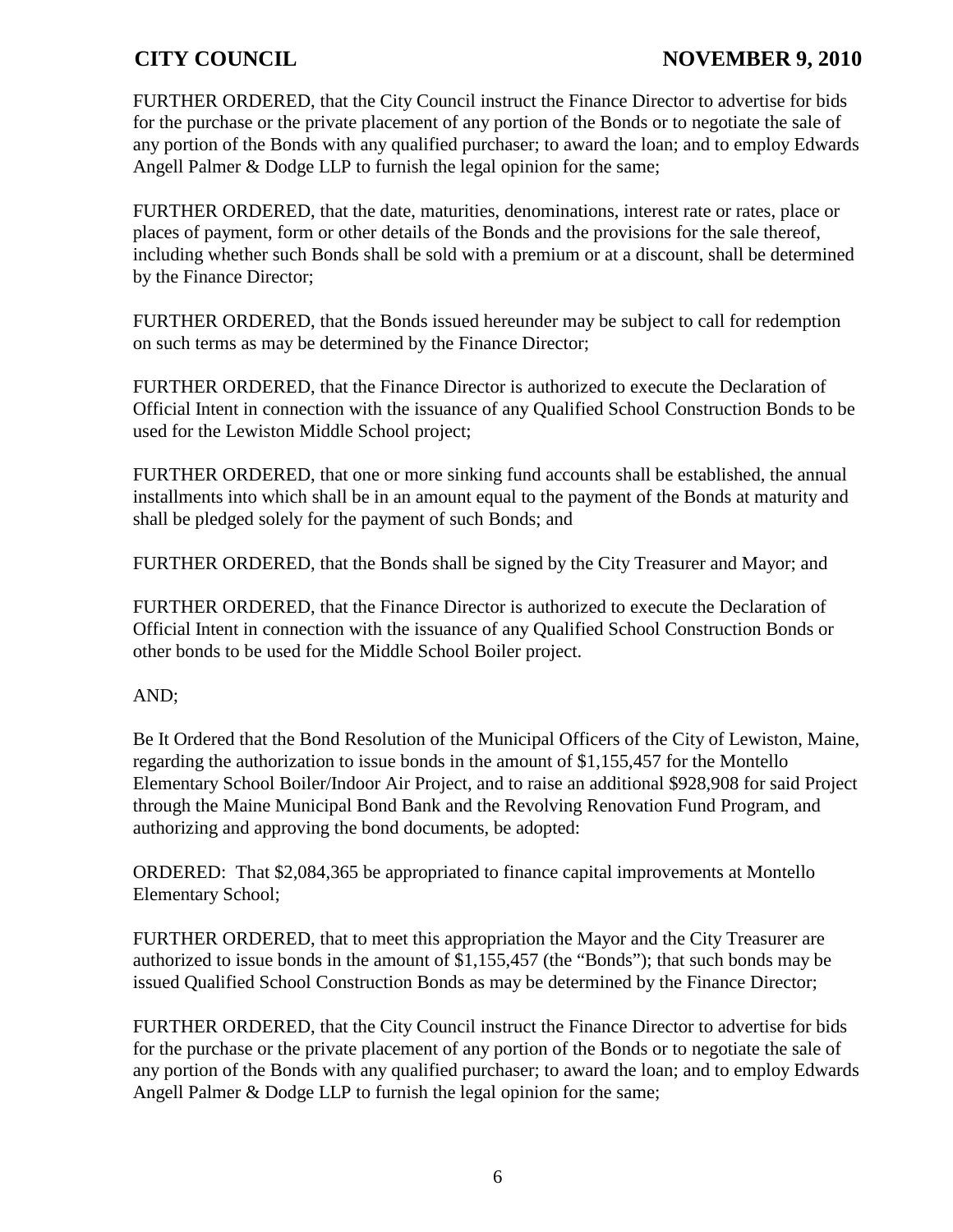FURTHER ORDERED, that the date, maturities, denominations, interest rate or rates, place or places of payment, form or other details of the Bonds and the provisions for the sale thereof, including whether such Bonds shall be sold with a premium or at a discount, shall be determined by the Finance Director;

FURTHER ORDERED, that the Bonds issued hereunder may be subject to call for redemption on such terms as may be determined by the Finance Director.

FURTHER ORDERED, that one or more sinking fund accounts shall be established, the annual installments into which shall be in an amount equal to the payment of the Bonds at maturity and shall be pledged solely for the payment of such Bonds;

FURTHER ORDERED, that the Bonds shall be signed by the City Treasurer and Mayor;

FURTHER ORDERED, that the Finance Director is authorized to execute the Declaration of Official Intent in connection with the issuance of any Qualified School Construction Bonds to be used for the Montello Elementary School project;

FURTHER ORDERED, that to meet this appropriation an additional \$928,908 shall be raised by a loan through the Maine Municipal Bond Bank and the Revolving Renovation Fund Program, with \$319,452 of the total loan amount to be repaid by the City over a ten year term with no interest to be charged and the remaining balance of \$609,456 to be forgiven by the Maine Department of Education;

FURTHER ORDERED, that the Maine Municipal Bond Bank application shall be signed by the Finance Director.

Passed - Vote 7-0

### **PUBLIC HEARING AND FIRST PASSAGE FOR LAND USE CODE AMENDMENTS CONCERNING THE EXPIRATION OF DEVELOPMENT REVIEW APPROVED PROJECTS**

Mayor Gilbert opened the hearing to receive citizen input and comment. No members of the public spoke for or against this item. Mayor Gilbert then closed the hearing.

## **VOTE (309-2010)**

Motion by Councilor Cayer, seconded by Councilor Jean:

That the proposed amendment to Appendix A, Article XIII "Development Review and Standards", Section 11, "Expiration of Approval"of the City Zoning and Land Use Code, receive first passage by a roll call vote and that the public hearing on said ordinance be continued to the next regular City Council meeting. Passed - Vote 7-0

#### **PUBLIC HEARING AND FIRST PASSAGE FOR LAND USE CODE AMENDMENTS CONCERNING LODGING HOUSES, BOARDING HOUSES AND SHELTERS**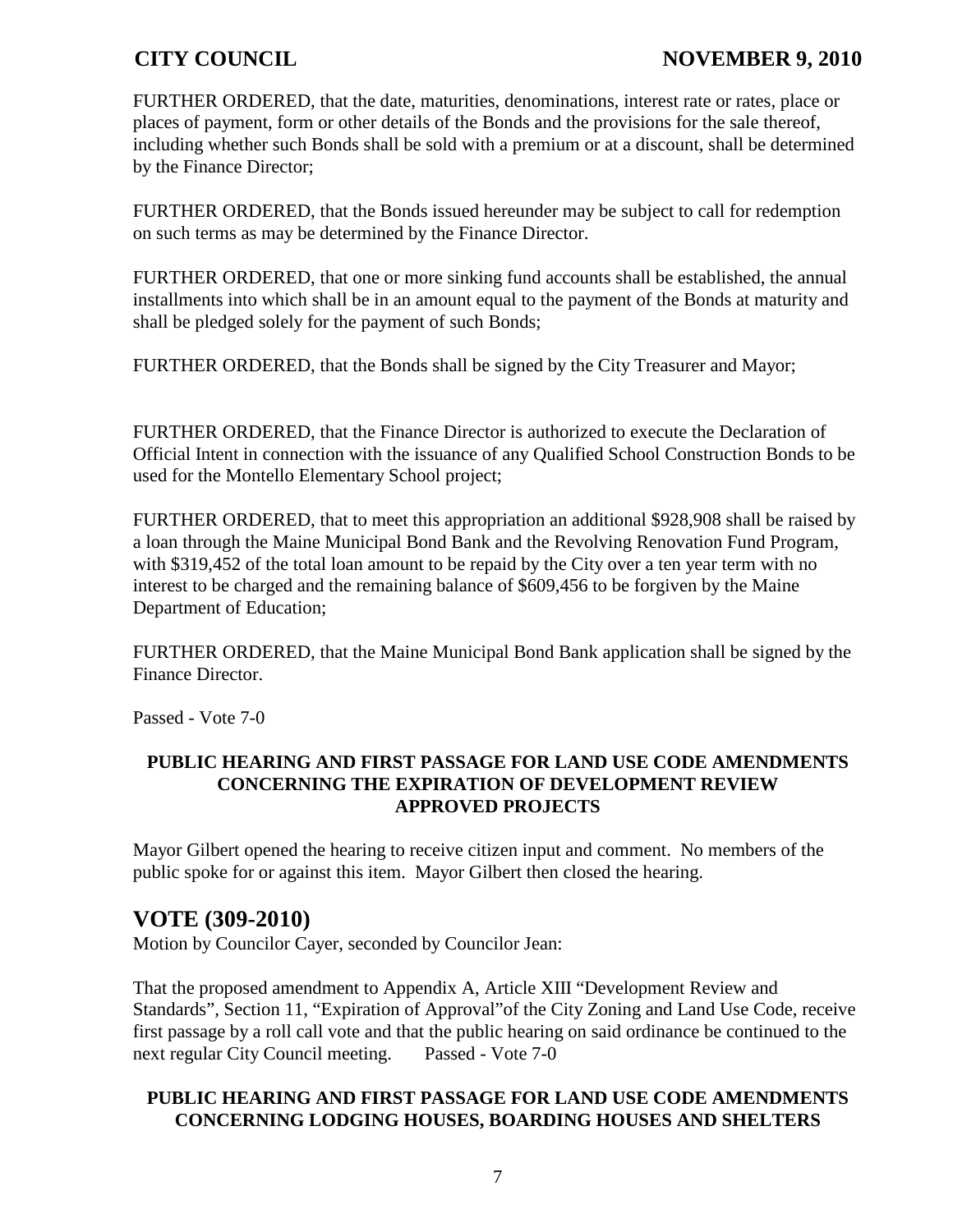Mayor Gilbert opened the hearing to receive citizen input and comment. No members of the public spoke for or against this item. Mayor Gilbert then closed the hearing.

## **VOTE (310-2010)**

Motion by Councilor Morgan, seconded by Councilor Jean:

That the proposed amendment to Appendix A, Article II "Definitions", Section 2, "Definitions", Article XI "District Regulations", Section 4, "Medium-density residential district", Section 7 "Neighborhood conservation "B" district", Section 8, "Office residential district", Section 9 "Downtown residential district", Section 13 "Centreville district", and Section 16 "Urban enterprise district", of the City Zoning and Land Use Code, receive first passage by a roll call vote and that the public hearing on said ordinance be continued to the next regular City Council meeting. Passed - Vote 7-0

## **ADOPTION OF A NEW CITY POLICY REGARDING A CLAIMS HANDLING AND PROCESSING POLICY**

# **VOTE (311-2010)**

Motion by Councilor Morgan, seconded by Councilor Cayer:

To establish and adopt a Claims Handling and Processing Policy, Policy Manual Number 86, as recommended by the City Administrator. Passed - Vote 7-0

## **AMENDMENT TO THE GENERAL ASSISTANCE POLICY FOR ANNUAL AUTHORIZATION OF ELIGIBILITY AMOUNTS**

Councilor Jean mentioned that Social Security was not receiving an increase this year and that unemployment was not likely to be extended and he felt that it wouldn't be fair to increase the General Assistance Maximums.

# **VOTE (312-2010)**

Motion by Councilor Butler, seconded by Councilor Cayer:

That the maximum amounts allowed for general assistance and the maximum amounts allowed for food, housing, personal/household supplies, and utilities in the General Assistance Policy, for persons eligible to receive assistance in accordance with the standards of eligibility, be adopted as presented, in accordance with HUD guidelines and the current Thrifty Food Plan. Passed - Vote 5-2 (Councilors Bernier and Jean opposed)

## **RESOLVE - ADOPTION OF A STRATEGIC PLAN FOR THE CITY OF LEWISTON**

Councilor Poulin thanked staff for making amendments that he had requested earlier and made a motion to add the an additional goal in the Strategic Plan.

# **VOTE (313-2010)**

Motion by Councilor Poulin, seconded by Councilor O'Connell: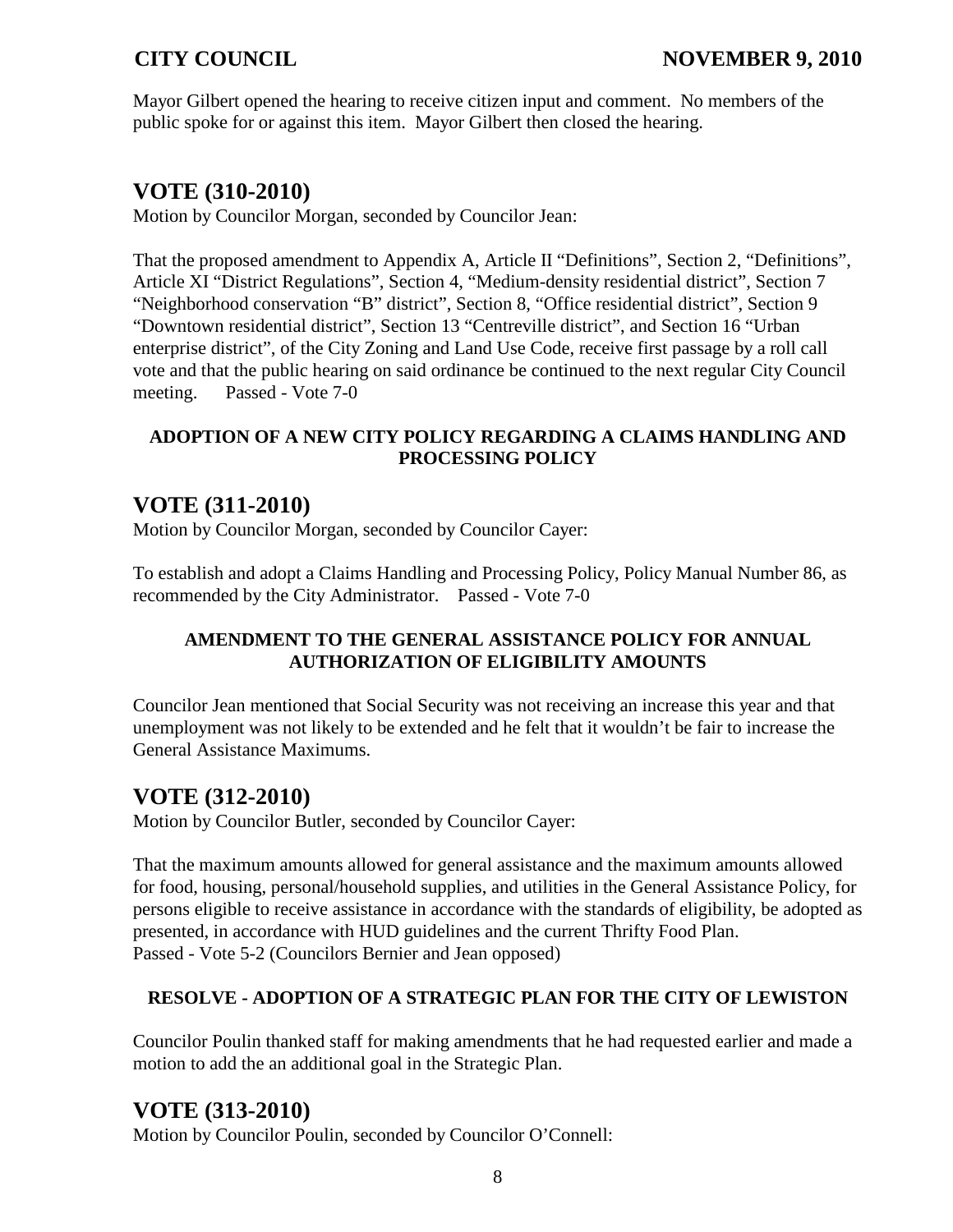To amend the Strategic Plan by adding the additional goal of #8 Collaborative Approach to Address Poverty. Passed - Vote 7-0

Councilor Butler mentioned that he would like the phrasing of a paragraph under the "Identify Neighborhoods and What Makes Them Unique" section of the Strategic Plan to read differently. Councilors Poulin and Bernier agreed and made the following motion.

## **VOTE (314-2010)**

Motion by Councilor Poulin, seconded by Councilor Bernier:

To replace the wording in the third paragraph under the "Identify Neighborhoods and What Makes Them Unique" section of the Strategic Plan with the following:

Advocate with the School Committee for an open process that will allow the public to fully participate in the discussion of the replacement location of Longley School or the consolidation of Longley School with another school as prescribed by state law and the current new school construction process by the State of Maine's Department of Education. Passed - Vote 7-0

# **VOTE (315-2010)**

Motion by Councilor Cayer, seconded by Councilor Jean:

To approve the Resolve adopting a Strategic Plan, as amended, for the City of Lewiston:

Whereas, during calendar years 2008 and 2009, the City engaged in an extensive strategic planning process involving the Council, staff, and the public and culminating in a draft plan that was released for comment in March 2009; and

Whereas, subsequent events intervened, and the plan was never completed or adopted; and

Whereas, in June of this year, the Council reactivated the strategic planning process with the objective of updating and revising the draft plan; and

Whereas, toward this end, committees composed of staff and elected officials were formed to review the draft plan, update it to current conditions, and evaluate comments and suggestions provided by the City Council and members of the public; and

Whereas, as an element of this process, the draft plan was reviewed by the Planning Board and their comments and suggestions were also considered in redrafting the plan; and

Whereas, these groups completed their work in October when a revised plan was presented to the Mayor and Council in workshop session; and

Whereas, at that workshop, additional comments and suggestions were received, many of which have been incorporated into a revised plan; and

Whereas, the revised plan, the intent of which is to outline the directions in which the City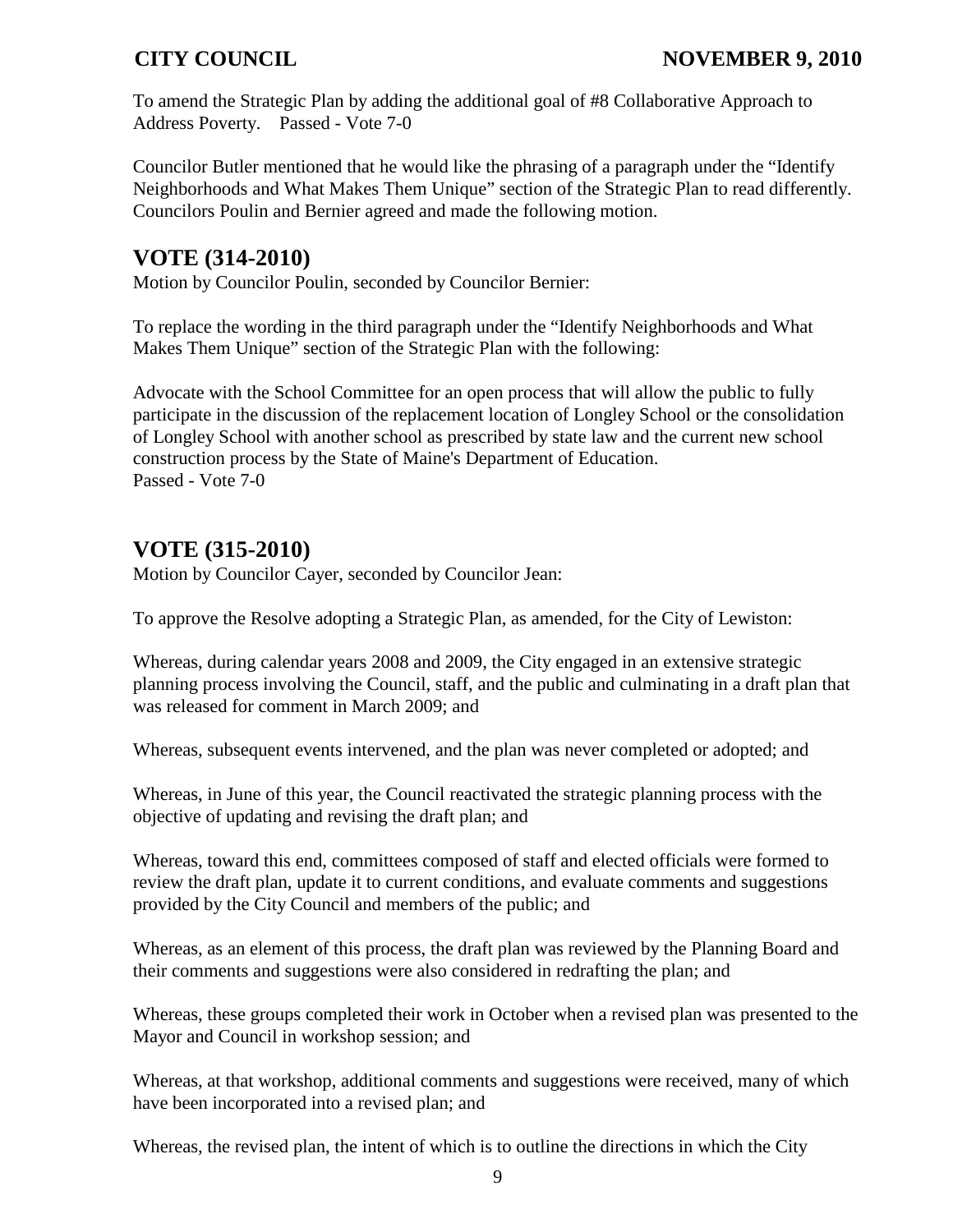wishes to move over the next three to five years, has now been completed and is in order for Council approval;

Now, therefore, be It Resolved by the City Council of the City of Lewiston that the 2010 Strategic Plan for the City of Lewiston is hereby adopted.

Passed - Vote 7-0

### **REPORTS AND UPDATE**

Councilor Poulin mentioned that the School Committee voted unanimously for the new School Superintendent William Webster, Jr. and that he will be starting the beginning of January 2011.

### **AWARD OF CONTRACT FOR REPAIRS TO BATES MILL #5 ROOF**

City Administrator Ed Barrett pointed out the he had distributed a memo concerning a bid on the repair to the roof of Bates Mill #5. The mill roof sustained damage to the roof membrane caused by the Cowan Mill fire in July of 2009. Finance Director Heather Hunter explained that due to the fact that the demolition of the mill was suspended the liability insurance company is now requiring the roof be repaired for coverage to continue.

After a brief discussion Councilors requested that staff explore a less expensive way to secure the roof.

## **VOTE (316-2010)**

Motion by Councilor Butler, seconded by Councilor Jean:

To award the bid for repairs to the Bates Mill #5 roof to Above and Beyond, LLC, Lewiston, Maine, at their bid price of \$9,885. Failed - Vote 3-4 (Councilors Bernier, Poulin, O'Connell and Cayer opposed)

## **OTHER BUSINESS**

Lewiston Youth Advisory Council representative Kon Maiwan mentioned that the LYAC was planning a World Peace Day ceremony on November 17<sup>th</sup> at the Bernard Lown Peace Bridge and invited everyone to attend.

City Administrator Ed Barrett reported that the employees of the City of Lewiston were the recipients of the Spirit of the Androscoggin Award in recognition of the long term support of the United Way. That award is giving to one participating organization each year and is a lifetime achievement award. Mr. Barrett recognized Norm Beauparlant and Joyce Ruby for their leadership role in the campaign.

City Administrator Ed Barrett thanked Library Director Rick Speer and Community Relations Coordinator Dottie Perham-Whittier for their work on the Strategic Plan.